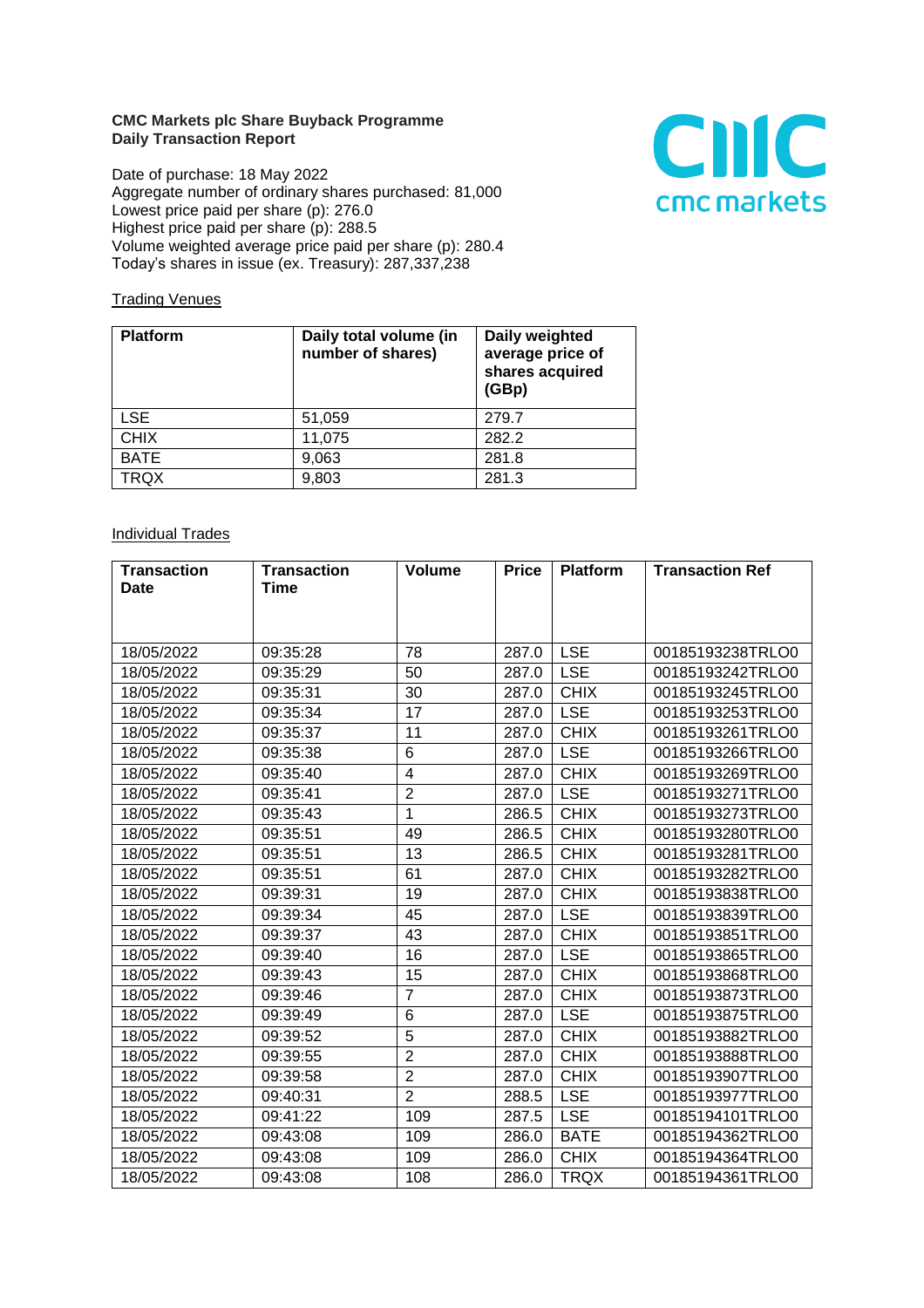| 18/05/2022 | 09:43:08 | 38             | 286.0 | <b>LSE</b>  | 00185194363TRLO0 |
|------------|----------|----------------|-------|-------------|------------------|
| 18/05/2022 | 09:43:08 | 62             | 286.0 | <b>LSE</b>  | 00185194365TRLO0 |
| 18/05/2022 | 09:43:11 | 68             | 287.0 | <b>CHIX</b> | 00185194381TRLO0 |
| 18/05/2022 | 09:47:26 | 68             | 287.5 | <b>LSE</b>  | 00185195020TRLO0 |
| 18/05/2022 | 09:47:28 | 24             | 287.5 | <b>LSE</b>  | 00185195024TRLO0 |
| 18/05/2022 | 09:50:29 | 23             | 288.0 | <b>CHIX</b> | 00185195505TRLO0 |
| 18/05/2022 | 09:50:29 | 120            | 288.5 | <b>LSE</b>  | 00185195506TRLO0 |
| 18/05/2022 | 09:50:31 | 82             | 288.5 | <b>LSE</b>  | 00185195515TRLO0 |
| 18/05/2022 | 09:50:34 | 29             | 288.5 | <b>LSE</b>  | 00185195532TRLO0 |
| 18/05/2022 | 10:08:24 | 492            | 288.0 | <b>CHIX</b> | 00185198389TRLO0 |
| 18/05/2022 | 10:08:24 | 117            | 288.0 | <b>CHIX</b> | 00185198390TRLO0 |
| 18/05/2022 | 10:08:24 | 324            | 288.5 | <b>LSE</b>  | 00185198391TRLO0 |
| 18/05/2022 | 10:15:34 | 327            | 288.0 | <b>CHIX</b> | 00185199566TRLO0 |
| 18/05/2022 | 10:15:37 | 46             | 288.0 | <b>LSE</b>  | 00185199571TRLO0 |
| 18/05/2022 | 10:15:40 | 33             | 288.0 | <b>CHIX</b> | 00185199581TRLO0 |
| 18/05/2022 | 10:15:40 | 82             | 288.0 | <b>CHIX</b> | 00185199582TRLO0 |
| 18/05/2022 | 10:15:43 | 16             | 288.0 | <b>LSE</b>  | 00185199598TRLO0 |
| 18/05/2022 | 10:15:46 | 4              | 288.0 | <b>LSE</b>  | 00185199606TRLO0 |
| 18/05/2022 | 10:15:49 | 6              | 288.0 | <b>LSE</b>  | 00185199629TRLO0 |
| 18/05/2022 | 10:15:52 | 1              | 288.0 | <b>LSE</b>  | 00185199638TRLO0 |
| 18/05/2022 | 10:15:55 | $\overline{2}$ | 288.0 | <b>LSE</b>  | 00185199640TRLO0 |
| 18/05/2022 | 10:17:19 | 155            | 287.0 | <b>TRQX</b> | 00185199911TRLO0 |
| 18/05/2022 | 10:17:19 | 1              | 287.0 | <b>LSE</b>  | 00185199912TRLO0 |
| 18/05/2022 | 10:17:19 | 40             | 287.0 | <b>CHIX</b> | 00185199913TRLO0 |
| 18/05/2022 | 10:17:19 | 47             | 287.0 | <b>BATE</b> | 00185199914TRLO0 |
| 18/05/2022 | 10:17:19 | 192            | 287.0 | <b>LSE</b>  | 00185199915TRLO0 |
| 18/05/2022 | 10:17:19 | 485            | 286.5 | <b>BATE</b> | 00185199916TRLO0 |
| 18/05/2022 | 10:17:25 | 134            | 286.0 | <b>BATE</b> | 00185199929TRLO0 |
| 18/05/2022 | 10:25:24 | 173            | 286.0 | <b>BATE</b> | 00185201422TRLO0 |
| 18/05/2022 | 10:40:43 | 177            | 286.5 | <b>TRQX</b> | 00185203901TRLO0 |
| 18/05/2022 | 10:40:43 | 501            | 286.5 | <b>LSE</b>  | 00185203902TRLO0 |
| 18/05/2022 | 10:40:43 | 502            | 286.5 | <b>CHIX</b> | 00185203903TRLO0 |
| 18/05/2022 | 10:40:43 | 324            | 286.5 | <b>TRQX</b> | 00185203904TRLO0 |
| 18/05/2022 | 10:40:44 | 56             | 287.0 | <b>LSE</b>  | 00185203905TRLO0 |
| 18/05/2022 | 10:40:44 | 500            | 287.0 | LSE         | 00185203906TRLO0 |
| 18/05/2022 | 10:40:44 | 239            | 287.0 | <b>LSE</b>  | 00185203908TRLO0 |
| 18/05/2022 | 10:40:44 | 779            | 287.0 | <b>CHIX</b> | 00185203907TRLO0 |
| 18/05/2022 | 10:40:44 | 199            | 287.0 | <b>CHIX</b> | 00185203909TRLO0 |
| 18/05/2022 | 10:40:44 | 110            | 287.0 | <b>LSE</b>  | 00185203910TRLO0 |
| 18/05/2022 | 10:40:44 | 6              | 287.0 | <b>CHIX</b> | 00185203911TRLO0 |
| 18/05/2022 | 10:40:44 | 97             | 287.0 | <b>LSE</b>  | 00185203912TRLO0 |
| 18/05/2022 | 10:40:46 | 500            | 287.0 | <b>LSE</b>  | 00185203916TRLO0 |
| 18/05/2022 | 10:40:46 | 195            | 287.0 | <b>LSE</b>  | 00185203917TRLO0 |
| 18/05/2022 | 10:40:49 | 35             | 287.0 | <b>LSE</b>  | 00185203934TRLO0 |
| 18/05/2022 | 10:40:49 | 238            | 287.0 | <b>LSE</b>  | 00185203935TRLO0 |
| 18/05/2022 | 10:40:49 | 181            | 287.0 | <b>LSE</b>  | 00185203936TRLO0 |
| 18/05/2022 | 10:54:06 | 376            | 286.0 | <b>LSE</b>  | 00185206022TRLO0 |
| 18/05/2022 | 10:54:06 | 376            | 286.0 | <b>BATE</b> | 00185206023TRLO0 |
| 18/05/2022 | 10:54:06 | 376            | 286.0 | <b>CHIX</b> | 00185206025TRLO0 |
| 18/05/2022 | 10:54:06 | 376            | 286.0 | <b>TRQX</b> | 00185206024TRLO0 |
| 18/05/2022 | 10:54:06 | 25             | 286.0 | <b>TRQX</b> | 00185206026TRLO0 |
| 18/05/2022 | 10:54:06 | 25             | 286.0 | <b>CHIX</b> | 00185206027TRLO0 |
| 18/05/2022 | 10:54:07 | 596            | 285.8 | <b>BATE</b> | 00185206028TRLO0 |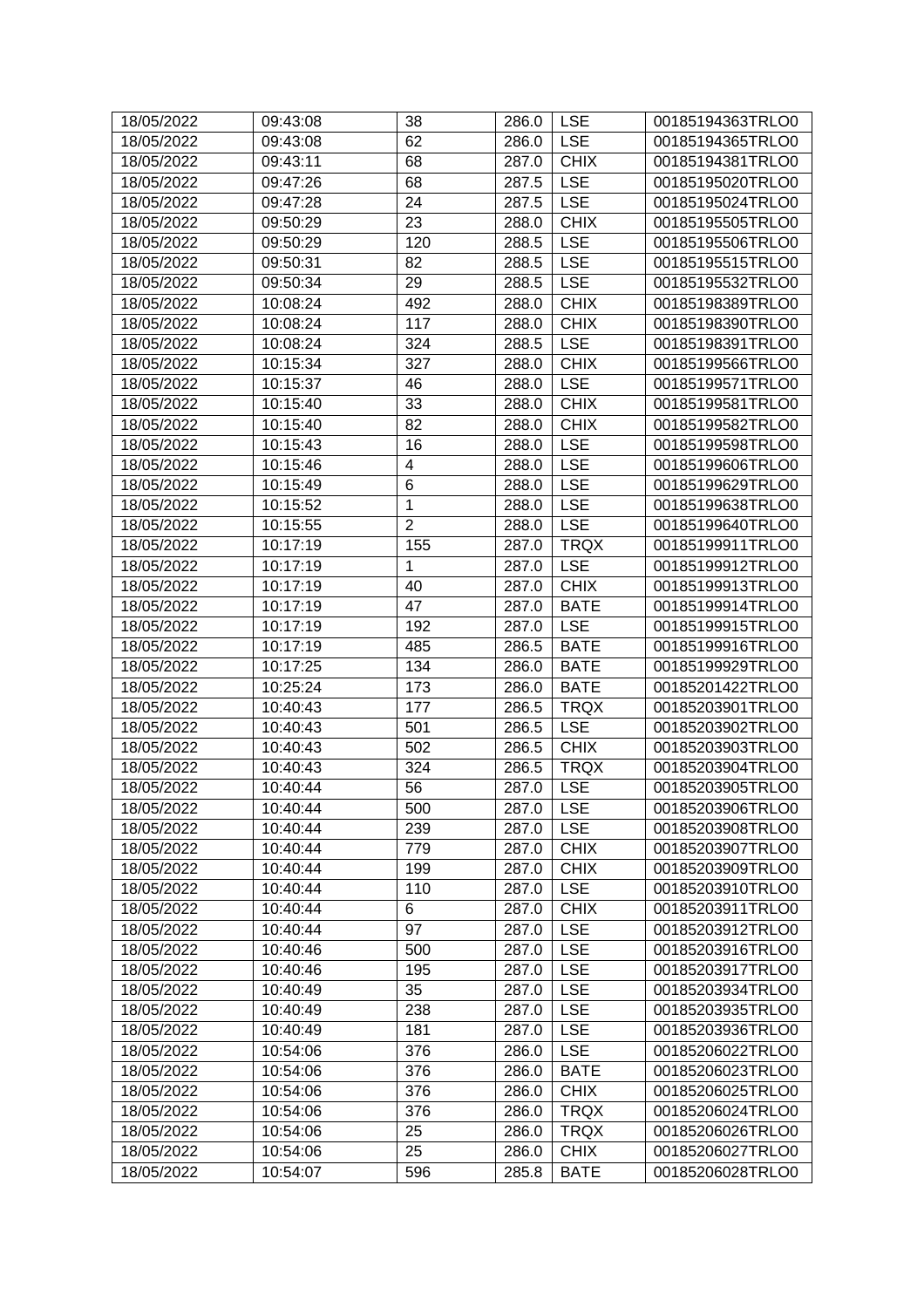| 18/05/2022 | 10:54:11 | 376            | 285.5 | <b>LSE</b>  | 00185206031TRLO0 |
|------------|----------|----------------|-------|-------------|------------------|
| 18/05/2022 | 10:54:11 | 181            | 285.5 | <b>TRQX</b> | 00185206032TRLO0 |
| 18/05/2022 | 10:54:11 | 315            | 285.5 | <b>BATE</b> | 00185206033TRLO0 |
| 18/05/2022 | 10:54:11 | 195            | 285.5 | <b>TRQX</b> | 00185206034TRLO0 |
| 18/05/2022 | 10:54:11 | 376            | 285.5 | <b>CHIX</b> | 00185206035TRLO0 |
| 18/05/2022 | 10:54:11 | 61             | 285.5 | <b>BATE</b> | 00185206036TRLO0 |
| 18/05/2022 | 11:02:05 | 495            | 285.0 | <b>LSE</b>  | 00185207419TRLO0 |
| 18/05/2022 | 11:02:24 | 112            | 285.0 | <b>BATE</b> | 00185207475TRLO0 |
| 18/05/2022 | 11:02:24 | 111            | 286.0 | <b>LSE</b>  | 00185207476TRLO0 |
| 18/05/2022 | 11:02:24 | 217            | 286.0 | <b>LSE</b>  | 00185207477TRLO0 |
| 18/05/2022 | 11:02:24 | 30             | 286.0 | <b>LSE</b>  | 00185207478TRLO0 |
| 18/05/2022 | 11:02:24 | 19             | 286.0 | <b>LSE</b>  | 00185207479TRLO0 |
| 18/05/2022 | 11:25:08 | 210            | 285.0 | <b>TRQX</b> | 00185210778TRLO0 |
| 18/05/2022 | 11:25:08 | 99             | 285.0 | <b>BATE</b> | 00185210779TRLO0 |
| 18/05/2022 | 11:25:08 | 211            | 285.0 | <b>CHIX</b> | 00185210780TRLO0 |
| 18/05/2022 | 11:25:08 | 607            | 285.0 | <b>BATE</b> | 00185210781TRLO0 |
| 18/05/2022 | 11:25:08 | 207            | 284.5 | <b>TRQX</b> | 00185210782TRLO0 |
| 18/05/2022 | 11:25:08 | 343            | 284.5 | <b>LSE</b>  | 00185210783TRLO0 |
| 18/05/2022 | 11:25:08 | 136            | 284.5 | <b>TRQX</b> | 00185210784TRLO0 |
| 18/05/2022 | 11:25:10 | 376            | 284.5 | <b>LSE</b>  | 00185210799TRLO0 |
| 18/05/2022 | 11:25:10 | 237            | 284.5 | <b>TRQX</b> | 00185210798TRLO0 |
| 18/05/2022 | 11:25:10 | 139            | 284.5 | <b>TRQX</b> | 00185210800TRLO0 |
| 18/05/2022 | 11:25:10 | 376            | 284.5 | <b>CHIX</b> | 00185210801TRLO0 |
| 18/05/2022 | 11:25:10 | 376            | 284.5 | <b>BATE</b> | 00185210802TRLO0 |
| 18/05/2022 | 11:25:38 | 55             | 284.0 | <b>BATE</b> | 00185210870TRLO0 |
| 18/05/2022 | 11:25:39 | 198            | 284.0 | <b>BATE</b> | 00185210871TRLO0 |
| 18/05/2022 | 11:38:12 | 376            | 284.0 | <b>TRQX</b> | 00185212906TRLO0 |
| 18/05/2022 | 11:38:12 | 376            | 284.0 | <b>LSE</b>  | 00185212907TRLO0 |
| 18/05/2022 | 11:38:12 | 376            | 284.0 | <b>CHIX</b> | 00185212908TRLO0 |
| 18/05/2022 | 11:38:12 | 123            | 284.0 | <b>BATE</b> | 00185212909TRLO0 |
|            |          |                |       | <b>LSE</b>  | 00185216504TRLO0 |
| 18/05/2022 | 11:58:15 | 291            | 283.0 |             | 00185216505TRLO0 |
| 18/05/2022 | 11:58:15 | 629            | 283.0 | <b>TRQX</b> |                  |
| 18/05/2022 | 11:58:15 | 292            | 283.0 | <b>CHIX</b> | 00185216506TRLO0 |
| 18/05/2022 | 11:58:15 | 292            | 283.0 | <b>BATE</b> | 00185216507TRLO0 |
| 18/05/2022 | 11:59:04 | 460            | 282.5 | <b>TRQX</b> | 00185216658TRLO0 |
| 18/05/2022 | 11:59:04 | 460            | 282.5 | <b>LSE</b>  | 00185216659TRLO0 |
| 18/05/2022 | 12:19:48 | 348            | 282.0 | <b>TRQX</b> | 00185220463TRLO0 |
| 18/05/2022 | 12:19:48 | 348            | 282.0 | <b>BATE</b> | 00185220464TRLO0 |
| 18/05/2022 | 12:19:48 | 200            | 282.0 | <b>CHIX</b> | 00185220465TRLO0 |
| 18/05/2022 | 12:19:48 | 148            | 282.0 | <b>CHIX</b> | 00185220466TRLO0 |
| 18/05/2022 | 12:29:05 | 404            | 282.5 | <b>LSE</b>  | 00185221981TRLO0 |
| 18/05/2022 | 12:29:07 | 41             | 282.5 | <b>CHIX</b> | 00185221996TRLO0 |
| 18/05/2022 | 12:29:10 | 96             | 282.5 | <b>LSE</b>  | 00185222015TRLO0 |
| 18/05/2022 | 12:29:10 | 45             | 282.5 | <b>LSE</b>  | 00185222016TRLO0 |
| 18/05/2022 | 12:29:13 | 14             | 282.5 | <b>CHIX</b> | 00185222040TRLO0 |
| 18/05/2022 | 12:29:16 | 50             | 282.5 | <b>LSE</b>  | 00185222043TRLO0 |
| 18/05/2022 | 12:29:19 | 5              | 282.5 | <b>CHIX</b> | 00185222061TRLO0 |
| 18/05/2022 | 12:29:22 | 17             | 282.5 | <b>LSE</b>  | 00185222070TRLO0 |
| 18/05/2022 | 12:29:25 | $\overline{2}$ | 282.5 | <b>CHIX</b> | 00185222082TRLO0 |
| 18/05/2022 | 12:29:28 | 6              | 282.5 | <b>LSE</b>  | 00185222106TRLO0 |
| 18/05/2022 | 12:29:31 | 1              | 282.5 | <b>CHIX</b> | 00185222112TRLO0 |
| 18/05/2022 | 13:00:01 | 295            | 282.0 | <b>CHIX</b> | 00185227000TRLO0 |
| 18/05/2022 | 13:00:01 | 2              | 282.5 | <b>LSE</b>  | 00185227001TRLO0 |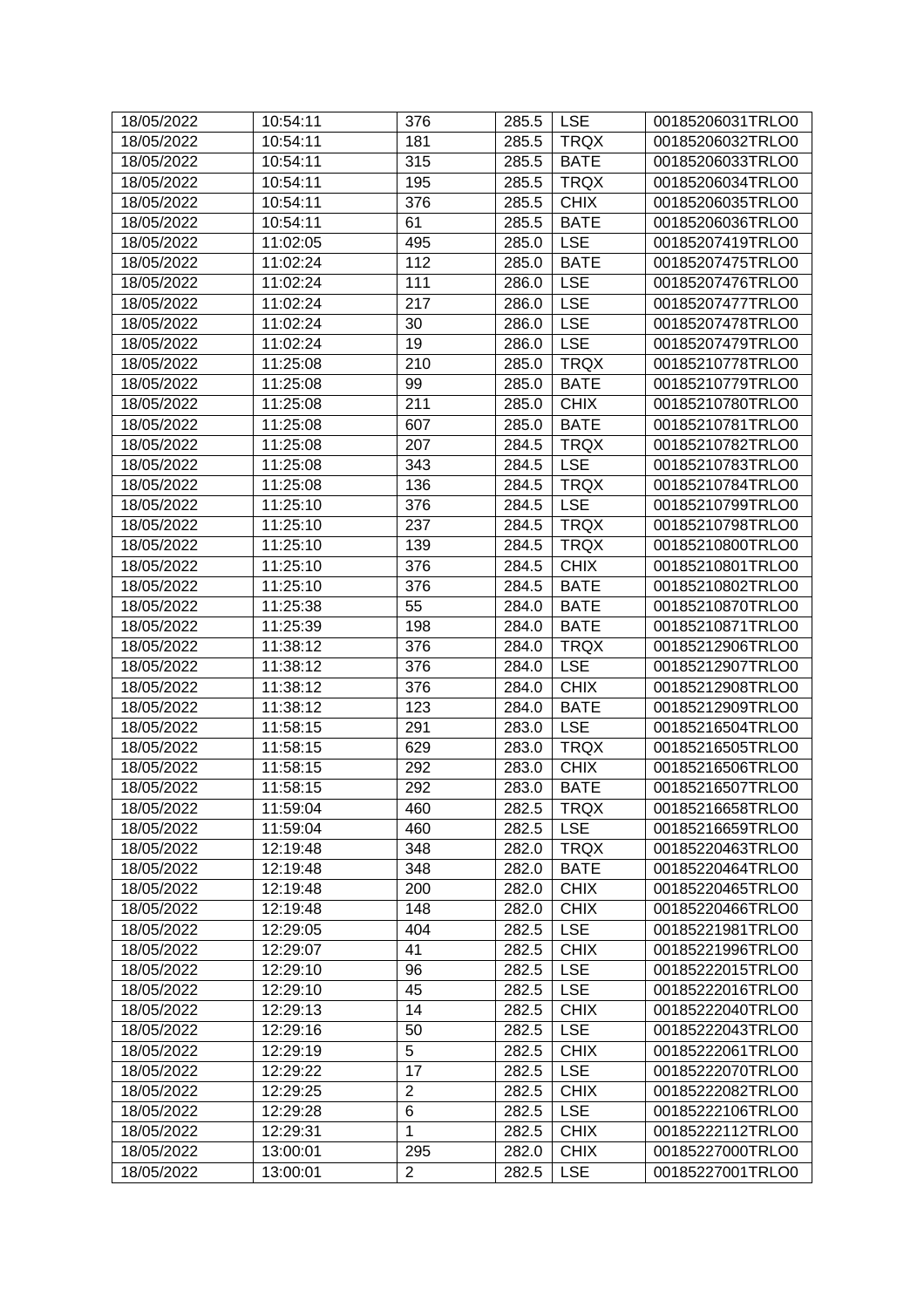| 18/05/2022 | 13:31:32 | 404            | 281.5 | <b>TRQX</b> | 00185232298TRLO0 |
|------------|----------|----------------|-------|-------------|------------------|
| 18/05/2022 | 13:31:32 | 172            | 281.5 | <b>LSE</b>  | 00185232299TRLO0 |
| 18/05/2022 | 13:31:32 | $\mathbf{1}$   | 281.5 | <b>CHIX</b> | 00185232300TRLO0 |
| 18/05/2022 | 13:31:32 | 41             | 281.5 | <b>BATE</b> | 00185232301TRLO0 |
| 18/05/2022 | 13:35:34 | 114            | 281.5 | <b>LSE</b>  | 00185233085TRLO0 |
| 18/05/2022 | 13:35:35 | 114            | 282.0 | <b>CHIX</b> | 00185233089TRLO0 |
| 18/05/2022 | 13:35:36 | 110            | 282.0 | <b>LSE</b>  | 00185233097TRLO0 |
| 18/05/2022 | 13:35:40 | 40             | 282.0 | <b>CHIX</b> | 00185233108TRLO0 |
| 18/05/2022 | 13:35:43 | 39             | 282.0 | <b>LSE</b>  | 00185233118TRLO0 |
| 18/05/2022 | 13:35:46 | 14             | 282.0 | <b>CHIX</b> | 00185233129TRLO0 |
| 18/05/2022 | 13:35:49 | 14             | 282.0 | <b>LSE</b>  | 00185233137TRLO0 |
| 18/05/2022 | 13:35:52 | 4              | 282.0 | <b>CHIX</b> | 00185233150TRLO0 |
| 18/05/2022 | 13:35:55 | 123            | 282.0 | <b>LSE</b>  | 00185233164TRLO0 |
| 18/05/2022 | 13:35:58 | $\overline{2}$ | 282.0 | <b>CHIX</b> | 00185233167TRLO0 |
| 18/05/2022 | 13:39:23 | 114            | 281.5 | <b>TRQX</b> | 00185233812TRLO0 |
| 18/05/2022 | 13:39:23 | 43             | 281.5 | <b>LSE</b>  | 00185233813TRLO0 |
| 18/05/2022 | 13:39:23 | 114            | 281.5 | <b>BATE</b> | 00185233814TRLO0 |
| 18/05/2022 | 13:39:23 | 40             | 281.5 | <b>BATE</b> | 00185233815TRLO0 |
| 18/05/2022 | 13:53:08 | 70             | 281.0 | <b>LSE</b>  | 00185236257TRLO0 |
| 18/05/2022 | 13:53:08 | 70             | 281.0 | <b>TRQX</b> | 00185236258TRLO0 |
| 18/05/2022 | 13:53:08 | 70             | 281.0 | <b>CHIX</b> | 00185236259TRLO0 |
| 18/05/2022 | 13:53:08 | 70             | 281.0 | <b>BATE</b> | 00185236260TRLO0 |
| 18/05/2022 | 13:53:08 | 173            | 281.0 | <b>BATE</b> | 00185236261TRLO0 |
| 18/05/2022 | 13:59:02 | 159            | 281.5 | <b>LSE</b>  | 00185237484TRLO0 |
| 18/05/2022 | 13:59:04 | 159            | 281.5 | <b>CHIX</b> | 00185237503TRLO0 |
| 18/05/2022 | 13:59:07 | 55             | 281.5 | <b>LSE</b>  | 00185237510TRLO0 |
| 18/05/2022 | 13:59:10 | 56             | 281.5 | <b>CHIX</b> | 00185237513TRLO0 |
| 18/05/2022 | 13:59:13 | 19             | 281.5 | <b>LSE</b>  | 00185237521TRLO0 |
| 18/05/2022 | 13:59:16 | 20             | 281.5 | <b>CHIX</b> | 00185237528TRLO0 |
| 18/05/2022 | 13:59:19 | 6              | 281.5 | <b>LSE</b>  | 00185237541TRLO0 |
| 18/05/2022 | 13:59:22 | $\overline{7}$ | 281.5 | <b>CHIX</b> | 00185237548TRLO0 |
| 18/05/2022 | 13:59:25 | $\overline{2}$ | 281.5 | <b>LSE</b>  | 00185237559TRLO0 |
| 18/05/2022 | 13:59:28 | 3              | 281.5 | <b>CHIX</b> | 00185237566TRLO0 |
| 18/05/2022 | 13:59:31 | 1              | 281.5 | <b>LSE</b>  | 00185237571TRLO0 |
| 18/05/2022 | 14:13:31 | 158            | 281.0 | TRQX        | 00185241231TRLO0 |
| 18/05/2022 | 14:13:31 | 159            | 281.0 | <b>BATE</b> | 00185241232TRLO0 |
| 18/05/2022 | 14:13:31 | 1              | 281.0 | <b>CHIX</b> | 00185241233TRLO0 |
| 18/05/2022 | 14:13:31 | 55             | 281.0 | <b>LSE</b>  | 00185241234TRLO0 |
| 18/05/2022 | 14:13:36 | 19             | 280.5 | <b>TRQX</b> | 00185241243TRLO0 |
| 18/05/2022 | 14:13:36 | 19             | 280.5 | <b>LSE</b>  | 00185241244TRLO0 |
| 18/05/2022 | 14:13:36 | 19             | 280.5 | <b>CHIX</b> | 00185241245TRLO0 |
| 18/05/2022 | 14:13:36 | 20             | 280.5 | <b>BATE</b> | 00185241246TRLO0 |
| 18/05/2022 | 14:13:36 | 156            | 280.5 | <b>LSE</b>  | 00185241247TRLO0 |
| 18/05/2022 | 14:20:36 | 81             | 280.5 | <b>TRQX</b> | 00185242635TRLO0 |
| 18/05/2022 | 14:20:36 | 81             | 280.5 | <b>LSE</b>  | 00185242636TRLO0 |
| 18/05/2022 | 14:20:36 | 81             | 280.5 | <b>CHIX</b> | 00185242637TRLO0 |
| 18/05/2022 | 14:20:36 | 81             | 280.5 | <b>BATE</b> | 00185242638TRLO0 |
| 18/05/2022 | 14:20:36 | 28             | 280.5 | <b>LSE</b>  | 00185242639TRLO0 |
| 18/05/2022 | 14:30:27 | 197            | 280.0 | <b>LSE</b>  | 00185245481TRLO0 |
| 18/05/2022 | 14:30:27 | 37             | 280.0 | <b>TRQX</b> | 00185245482TRLO0 |
| 18/05/2022 | 14:30:27 | 321            | 280.0 | <b>TRQX</b> | 00185245483TRLO0 |
| 18/05/2022 | 14:30:27 | 179            | 280.0 | <b>LSE</b>  | 00185245484TRLO0 |
| 18/05/2022 | 14:30:27 | 37             | 280.0 | <b>BATE</b> | 00185245485TRLO0 |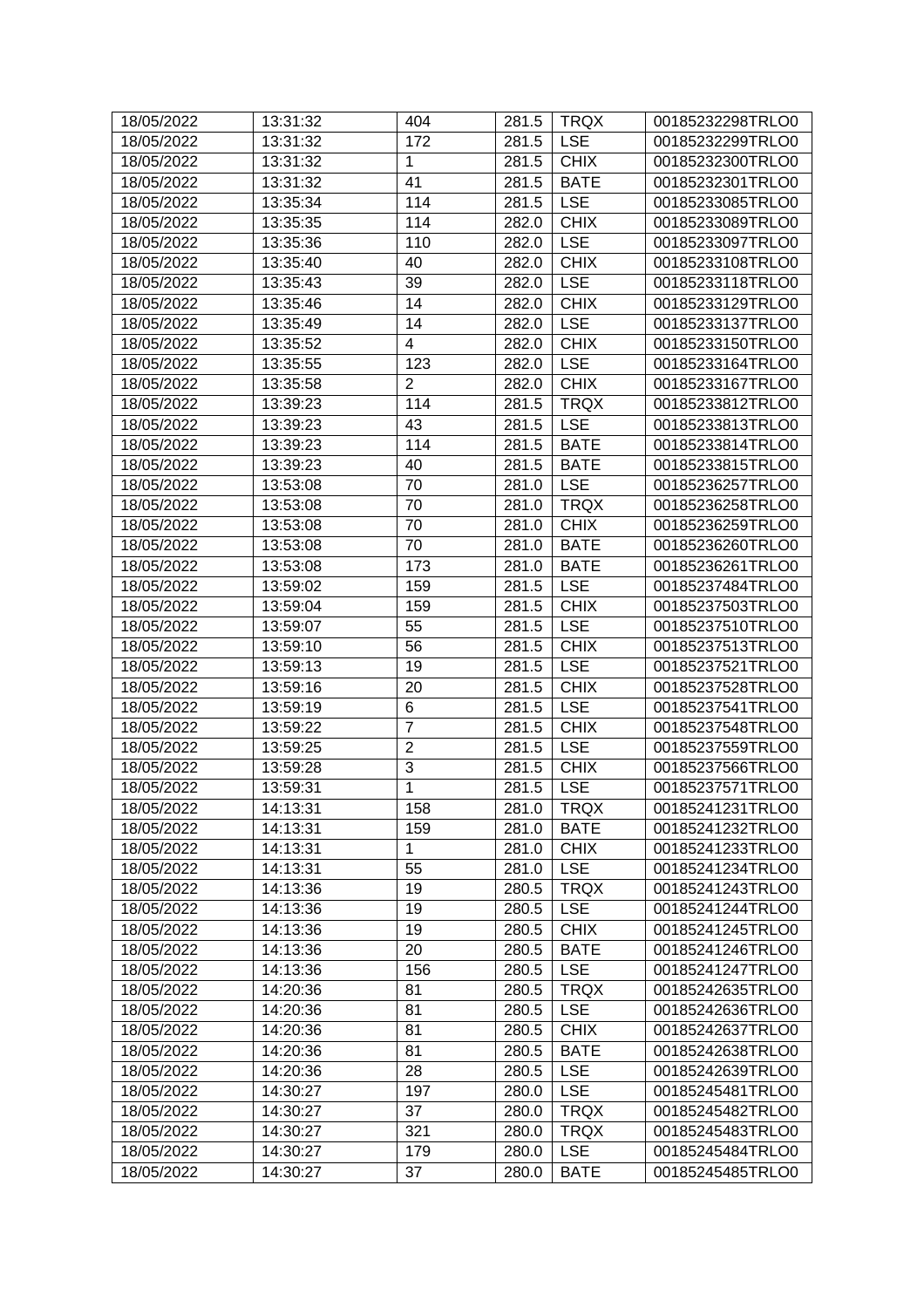| 18/05/2022 | 14:30:27 | 45  | 280.0 | <b>CHIX</b> | 00185245486TRLO0 |
|------------|----------|-----|-------|-------------|------------------|
| 18/05/2022 | 14:30:27 | 18  | 280.0 | <b>TRQX</b> | 00185245487TRLO0 |
| 18/05/2022 | 14:30:27 | 56  | 280.0 | <b>BATE</b> | 00185245488TRLO0 |
| 18/05/2022 | 14:30:27 | 331 | 280.0 | <b>CHIX</b> | 00185245489TRLO0 |
| 18/05/2022 | 14:30:27 | 283 | 280.0 | <b>BATE</b> | 00185245490TRLO0 |
| 18/05/2022 | 14:30:27 | 179 | 280.0 | <b>LSE</b>  | 00185245491TRLO0 |
| 18/05/2022 | 14:30:29 | 204 | 280.0 | <b>BATE</b> | 00185245500TRLO0 |
| 18/05/2022 | 14:40:27 | 281 | 280.0 | <b>LSE</b>  | 00185251321TRLO0 |
| 18/05/2022 | 14:40:27 | 366 | 280.0 | <b>TRQX</b> | 00185251322TRLO0 |
| 18/05/2022 | 14:40:27 | 85  | 280.0 | <b>LSE</b>  | 00185251323TRLO0 |
| 18/05/2022 | 14:40:27 | 366 | 280.0 | <b>CHIX</b> | 00185251324TRLO0 |
| 18/05/2022 | 14:40:27 | 162 | 280.0 | <b>BATE</b> | 00185251325TRLO0 |
| 18/05/2022 | 14:48:08 | 16  | 279.5 | <b>LSE</b>  | 00185254748TRLO0 |
| 18/05/2022 | 14:48:08 | 891 | 279.5 | <b>TRQX</b> | 00185254749TRLO0 |
| 18/05/2022 | 14:48:08 | 16  | 279.5 | <b>BATE</b> | 00185254750TRLO0 |
| 18/05/2022 | 14:48:08 | 16  | 279.5 | <b>CHIX</b> | 00185254751TRLO0 |
| 18/05/2022 | 14:48:18 | 309 | 279.0 | <b>TRQX</b> | 00185254831TRLO0 |
| 18/05/2022 | 14:48:18 | 94  | 279.0 | <b>CHIX</b> | 00185254832TRLO0 |
| 18/05/2022 | 14:48:18 | 309 | 279.0 | <b>LSE</b>  | 00185254833TRLO0 |
| 18/05/2022 | 14:48:18 | 94  | 279.0 | <b>BATE</b> | 00185254834TRLO0 |
| 18/05/2022 | 14:50:25 | 147 | 279.0 | <b>BATE</b> | 00185255688TRLO0 |
| 18/05/2022 | 14:50:25 | 122 | 279.0 | <b>TRQX</b> | 00185255689TRLO0 |
| 18/05/2022 | 14:50:25 | 147 | 279.0 | <b>CHIX</b> | 00185255690TRLO0 |
| 18/05/2022 | 14:50:25 | 24  | 279.0 | <b>TRQX</b> | 00185255691TRLO0 |
| 18/05/2022 | 14:50:25 | 146 | 279.0 | <b>LSE</b>  | 00185255687TRLO0 |
| 18/05/2022 | 14:50:25 | 51  | 279.0 | <b>BATE</b> | 00185255692TRLO0 |
| 18/05/2022 | 15:01:34 | 21  | 279.0 | <b>LSE</b>  | 00185260542TRLO0 |
| 18/05/2022 | 15:01:34 | 55  | 279.0 | <b>TRQX</b> | 00185260543TRLO0 |
| 18/05/2022 | 15:01:34 | 55  | 279.0 | <b>CHIX</b> | 00185260544TRLO0 |
| 18/05/2022 | 15:01:34 | 56  | 279.0 | <b>BATE</b> | 00185260545TRLO0 |
| 18/05/2022 | 15:01:34 | 34  | 279.0 | <b>LSE</b>  | 00185260546TRLO0 |
| 18/05/2022 | 15:13:08 | 19  | 278.5 | <b>LSE</b>  | 00185264746TRLO0 |
| 18/05/2022 | 15:13:08 | 19  | 278.5 | <b>TRQX</b> | 00185264747TRLO0 |
| 18/05/2022 | 15:13:08 | 20  | 278.5 | <b>BATE</b> | 00185264748TRLO0 |
| 18/05/2022 | 15:13:08 | 20  | 278.5 | <b>CHIX</b> | 00185264749TRLO0 |
| 18/05/2022 | 15:13:08 | 123 | 278.5 | <b>LSE</b>  | 00185264750TRLO0 |
| 18/05/2022 | 15:19:32 | 127 | 278.5 | <b>TRQX</b> | 00185267001TRLO0 |
| 18/05/2022 | 15:19:32 | 127 | 278.5 | <b>LSE</b>  | 00185267002TRLO0 |
| 18/05/2022 | 15:19:32 | 127 | 278.5 | <b>CHIX</b> | 00185267003TRLO0 |
| 18/05/2022 | 15:19:32 | 127 | 278.5 | <b>BATE</b> | 00185267004TRLO0 |
| 18/05/2022 | 15:19:32 | 92  | 278.5 | <b>LSE</b>  | 00185267005TRLO0 |
| 18/05/2022 | 15:20:27 | 83  | 278.5 | <b>CHIX</b> | 00185267454TRLO0 |
| 18/05/2022 | 15:29:35 | 82  | 278.5 | <b>TRQX</b> | 00185270677TRLO0 |
| 18/05/2022 | 15:29:35 | 83  | 278.5 | <b>LSE</b>  | 00185270678TRLO0 |
| 18/05/2022 | 15:29:35 | 83  | 278.5 | <b>BATE</b> | 00185270679TRLO0 |
| 18/05/2022 | 15:29:35 | 109 | 278.5 | <b>LSE</b>  | 00185270680TRLO0 |
| 18/05/2022 | 15:29:35 | 1   | 278.5 | <b>CHIX</b> | 00185270681TRLO0 |
| 18/05/2022 | 15:30:01 | 84  | 278.5 | <b>TRQX</b> | 00185270915TRLO0 |
| 18/05/2022 | 15:30:01 | 84  | 278.5 | <b>BATE</b> | 00185270916TRLO0 |
| 18/05/2022 | 15:30:01 | 84  | 278.5 | <b>LSE</b>  | 00185270917TRLO0 |
| 18/05/2022 | 15:30:01 | 34  | 278.5 | <b>CHIX</b> | 00185270918TRLO0 |
| 18/05/2022 | 15:30:01 | 11  | 278.5 | <b>CHIX</b> | 00185270927TRLO0 |
| 18/05/2022 | 15:30:01 | 39  | 278.5 | <b>CHIX</b> | 00185270928TRLO0 |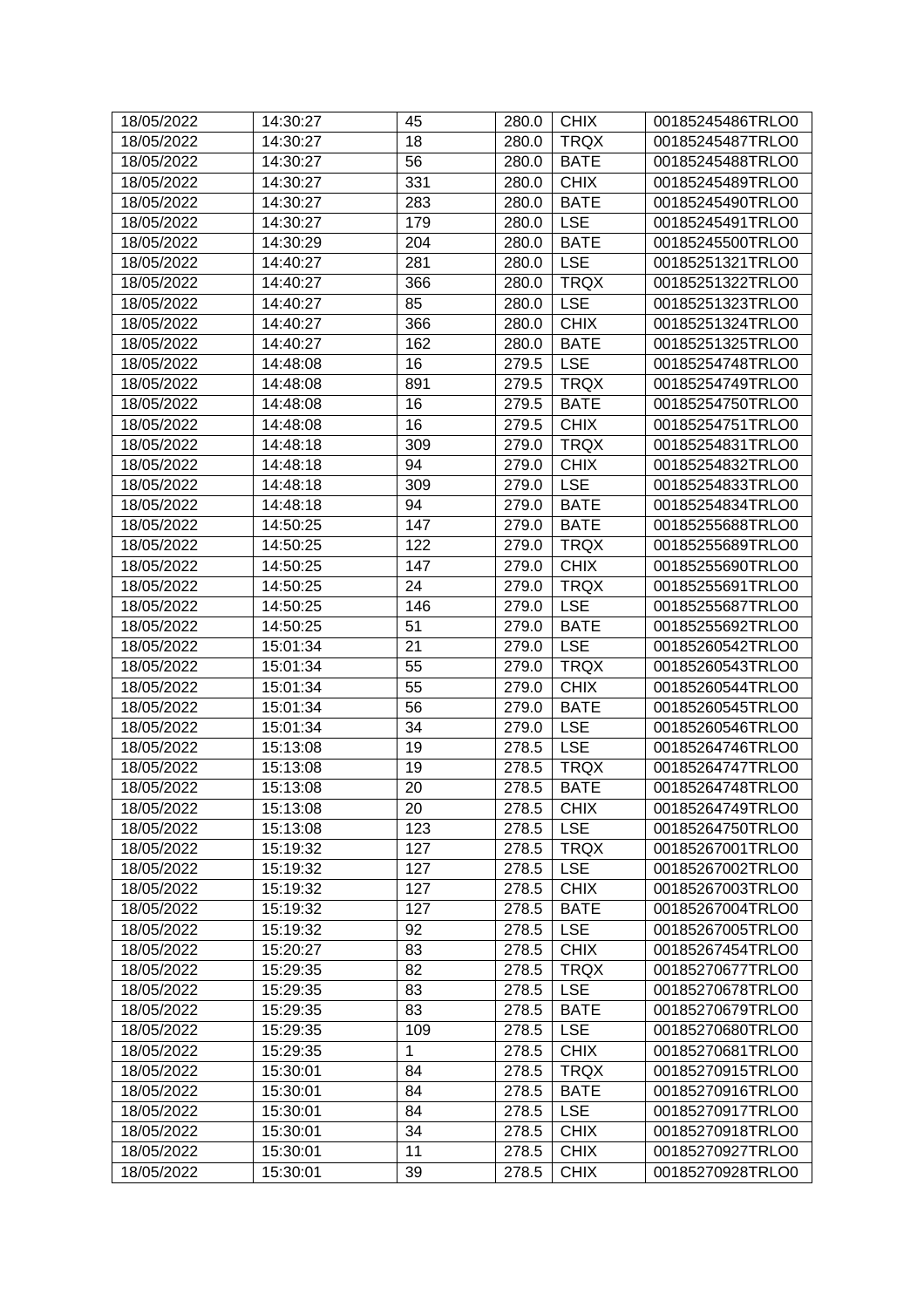| 18/05/2022               | 15:30:01             | 30             | 278.5 | <b>CHIX</b>               | 00185270930TRLO0                     |
|--------------------------|----------------------|----------------|-------|---------------------------|--------------------------------------|
| 18/05/2022               | 15:30:05             | 26             | 278.5 | <b>LSE</b>                | 00185270980TRLO0                     |
| 18/05/2022               | 15:30:05             | 26             | 278.5 | <b>TRQX</b>               | 00185270981TRLO0                     |
| 18/05/2022               | 15:30:05             | 26             | 278.5 | <b>CHIX</b>               | 00185270982TRLO0                     |
| 18/05/2022               | 15:30:05             | 27             | 278.5 | <b>BATE</b>               | 00185270983TRLO0                     |
| 18/05/2022               | 15:30:06             | 79             | 278.0 | <b>LSE</b>                | 00185271074TRLO0                     |
| 18/05/2022               | 15:30:06             | 34             | 278.0 | <b>CHIX</b>               | 00185271075TRLO0                     |
| 18/05/2022               | 15:30:06             | 80             | 278.0 | <b>BATE</b>               | 00185271076TRLO0                     |
| 18/05/2022               | 15:30:06             | 45             | 278.0 | <b>CHIX</b>               | 00185271077TRLO0                     |
| 18/05/2022               | 15:30:06             | 79             | 278.0 | <b>TRQX</b>               | 00185271081TRLO0                     |
| 18/05/2022               | 15:33:08             | 14             | 277.5 | <b>BATE</b>               | 00185272115TRLO0                     |
| 18/05/2022               | 15:33:09             | 22             | 277.0 | <b>TRQX</b>               | 00185272122TRLO0                     |
| 18/05/2022               | 15:33:09             | 23             | 277.0 | <b>CHIX</b>               | 00185272123TRLO0                     |
| 18/05/2022               | 15:33:09             | 23             | 277.0 | <b>LSE</b>                | 00185272124TRLO0                     |
| 18/05/2022               | 15:33:09             | 589            | 277.0 | <b>BATE</b>               | 00185272125TRLO0                     |
| 18/05/2022               | 15:33:12             | 82             | 278.0 | <b>LSE</b>                | 00185272150TRLO0                     |
| 18/05/2022               | 15:36:42             | 257            | 277.5 | <b>LSE</b>                | 00185273849TRLO0                     |
| 18/05/2022               | 15:36:42             | 257            | 277.5 | <b>TRQX</b>               | 00185273848TRLO0                     |
| 18/05/2022               | 15:36:42             | 258            | 277.5 | <b>BATE</b>               | 00185273850TRLO0                     |
| 18/05/2022               | 15:36:42             | 257            | 277.5 | <b>CHIX</b>               | 00185273851TRLO0                     |
| 18/05/2022               | 15:41:42             | 624            | 277.0 | <b>TRQX</b>               | 00185275797TRLO0                     |
| 18/05/2022               | 15:41:42             | 36             | 277.0 | <b>LSE</b>                | 00185275799TRLO0                     |
| 18/05/2022               | 15:43:47             | 209            | 277.0 | <b>TRQX</b>               | 00185276485TRLO0                     |
| 18/05/2022               | 15:43:47             | 201            | 277.0 | <b>CHIX</b>               | 00185276486TRLO0                     |
| 18/05/2022               | 15:43:47             | 209            | 277.0 | <b>LSE</b>                | 00185276487TRLO0                     |
| 18/05/2022               | 15:43:47             | 210            | 277.0 | <b>BATE</b>               | 00185276488TRLO0                     |
| 18/05/2022               | 15:43:47             | 83             | 277.0 | <b>LSE</b>                | 00185276489TRLO0                     |
| 18/05/2022               | 15:43:58             | 218            | 277.5 | <b>CHIX</b>               | 00185276533TRLO0                     |
| 18/05/2022               | 15:43:59             | 218            | 277.5 | <b>LSE</b>                | 00185276539TRLO0                     |
| 18/05/2022               | 15:44:02             | 87             | 277.5 | <b>CHIX</b>               | 00185276556TRLO0                     |
| 18/05/2022               | 15:44:05             | 87             | 277.5 | <b>LSE</b>                | 00185276582TRLO0                     |
| 18/05/2022               | 15:44:08             | 61             | 277.5 | <b>LSE</b>                | 00185276589TRLO0                     |
| 18/05/2022               | 15:44:11             | 35             | 277.5 | <b>CHIX</b>               | 00185276607TRLO0                     |
| 18/05/2022               | 15:44:14             | 35             | 277.5 | <b>LSE</b>                | 00185276620TRLO0                     |
| 18/05/2022               | 15:44:17             | 24             | 277.5 | <b>LSE</b>                | 00185276637TRLO0                     |
|                          |                      |                |       |                           |                                      |
| 18/05/2022               | 15:44:20             | 14             | 277.5 | <b>LSE</b><br><b>CHIX</b> | 00185276648TRLO0                     |
| 18/05/2022<br>18/05/2022 | 15:44:23             | 14             | 277.5 |                           | 00185276669TRLO0                     |
|                          | 15:44:26<br>15:44:29 | 10             | 277.5 | <b>LSE</b><br><b>CHIX</b> | 00185276683TRLO0                     |
| 18/05/2022               |                      | 6<br>5         | 277.5 | <b>LSE</b>                | 00185276710TRLO0<br>00185276742TRLO0 |
| 18/05/2022               | 15:44:32             |                | 277.5 |                           | 00185276766TRLO0                     |
| 18/05/2022               | 15:44:35             | 4              | 277.5 | <b>LSE</b>                |                                      |
| 18/05/2022               | 15:44:38             | $\overline{2}$ | 277.5 | <b>CHIX</b>               | 00185276779TRLO0                     |
| 18/05/2022               | 15:44:41             | $\overline{2}$ | 277.5 | <b>LSE</b>                | 00185276810TRLO0                     |
| 18/05/2022               | 15:44:44             | 218            | 277.5 | <b>BATE</b>               | 00185276832TRLO0                     |
| 18/05/2022               | 15:44:47             | 356            | 277.5 | <b>LSE</b>                | 00185276848TRLO0                     |
| 18/05/2022               | 15:44:50             | 87             | 277.5 | <b>BATE</b>               | 00185276866TRLO0                     |
| 18/05/2022               | 15:44:53             | 142            | 277.5 | <b>LSE</b>                | 00185276887TRLO0                     |
| 18/05/2022               | 15:51:12             | 78             | 277.5 | <b>CHIX</b>               | 00185279332TRLO0                     |
| 18/05/2022               | 15:51:12             | 78             | 278.0 | <b>TRQX</b>               | 00185279333TRLO0                     |
| 18/05/2022               | 15:51:14             | 78             | 278.0 | <b>LSE</b>                | 00185279345TRLO0                     |
| 18/05/2022               | 15:51:17             | 208            | 278.0 | <b>TRQX</b>               | 00185279356TRLO0                     |
| 18/05/2022               | 15:51:20             | 38             | 278.0 | <b>LSE</b>                | 00185279368TRLO0                     |
| 18/05/2022               | 15:51:23             | 209            | 278.5 | <b>CHIX</b>               | 00185279378TRLO0                     |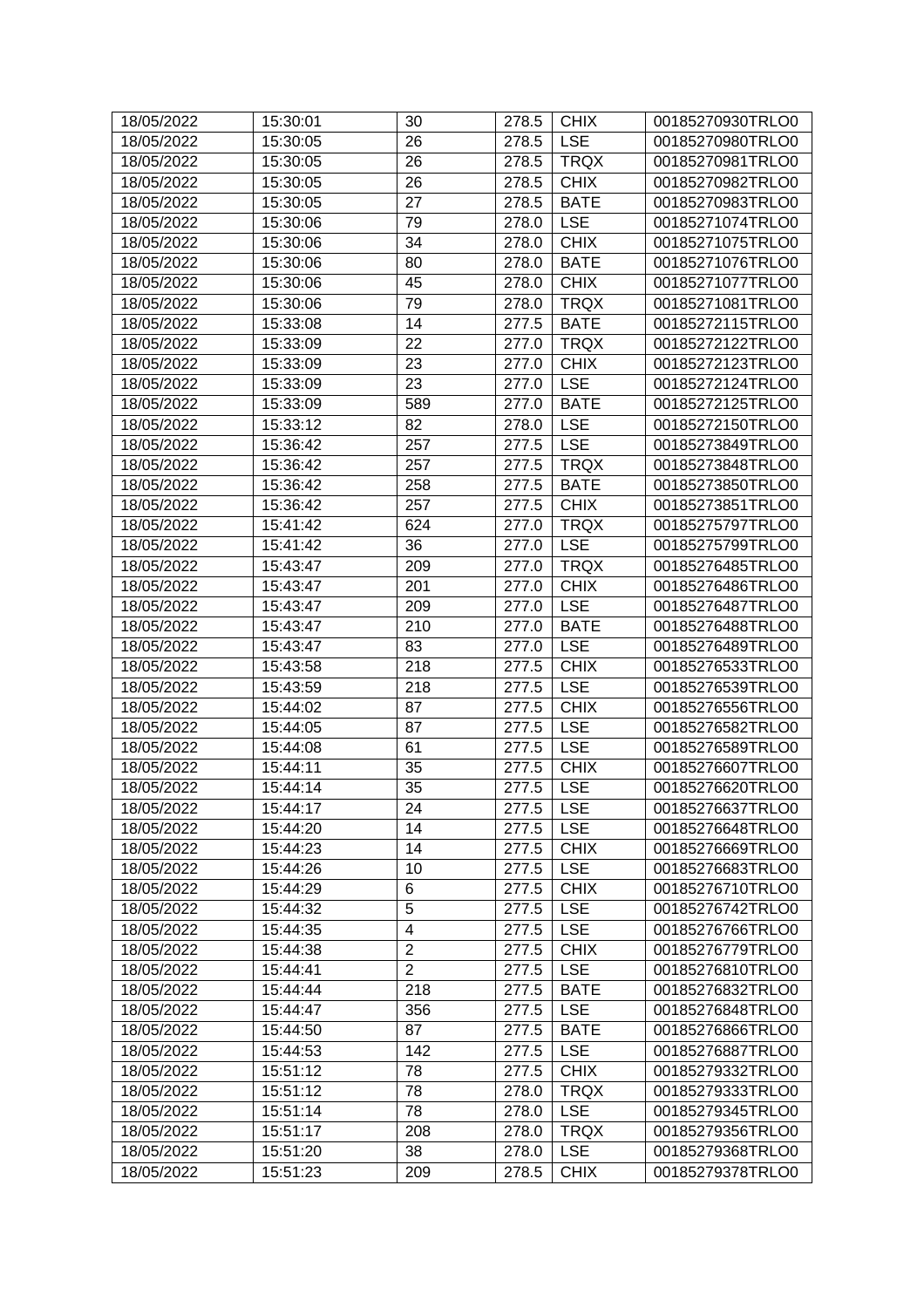| 18/05/2022 | 15:51:26 | 500            | 278.5 | <b>LSE</b>  | 00185279389TRLO0 |
|------------|----------|----------------|-------|-------------|------------------|
| 18/05/2022 | 15:51:26 | 45             | 278.5 | <b>LSE</b>  | 00185279391TRLO0 |
| 18/05/2022 | 15:51:26 | 25             | 278.5 | <b>LSE</b>  | 00185279392TRLO0 |
| 18/05/2022 | 15:51:29 | 84             | 278.5 | <b>CHIX</b> | 00185279411TRLO0 |
| 18/05/2022 | 15:51:32 | 228            | 278.5 | <b>LSE</b>  | 00185279435TRLO0 |
| 18/05/2022 | 15:51:34 | 34             | 278.5 | <b>CHIX</b> | 00185279444TRLO0 |
| 18/05/2022 | 15:51:38 | 91             | 278.5 | <b>LSE</b>  | 00185279471TRLO0 |
| 18/05/2022 | 15:51:41 | 31             | 278.5 | <b>LSE</b>  | 00185279484TRLO0 |
| 18/05/2022 | 15:51:44 | 15             | 278.5 | <b>BATE</b> | 00185279506TRLO0 |
| 18/05/2022 | 15:51:44 | 64             | 278.5 | <b>BATE</b> | 00185279507TRLO0 |
| 18/05/2022 | 15:51:47 | 37             | 278.5 | <b>LSE</b>  | 00185279531TRLO0 |
| 18/05/2022 | 15:51:50 | 13             | 278.5 | <b>CHIX</b> | 00185279540TRLO0 |
| 18/05/2022 | 15:51:53 | 15             | 278.5 | <b>LSE</b>  | 00185279561TRLO0 |
| 18/05/2022 | 15:51:55 | 12             | 278.5 | <b>LSE</b>  | 00185279564TRLO0 |
| 18/05/2022 | 15:51:56 | 6              | 278.5 | <b>LSE</b>  | 00185279578TRLO0 |
| 18/05/2022 | 15:51:59 | $\overline{5}$ | 278.5 | <b>CHIX</b> | 00185279591TRLO0 |
| 18/05/2022 | 15:52:02 | 5              | 278.5 | <b>LSE</b>  | 00185279605TRLO0 |
| 18/05/2022 | 15:52:03 | $\overline{2}$ | 278.5 | <b>CHIX</b> | 00185279620TRLO0 |
| 18/05/2022 | 15:52:05 | 11             | 278.5 | <b>BATE</b> | 00185279643TRLO0 |
| 18/05/2022 | 15:52:05 | 21             | 278.5 | <b>BATE</b> | 00185279644TRLO0 |
| 18/05/2022 | 15:52:06 | $\overline{2}$ | 278.5 | <b>LSE</b>  | 00185279650TRLO0 |
| 18/05/2022 | 15:53:24 | 84             | 278.0 | <b>TRQX</b> | 00185280102TRLO0 |
| 18/05/2022 | 15:53:24 | $\overline{2}$ | 278.0 | <b>LSE</b>  | 00185280103TRLO0 |
| 18/05/2022 | 15:53:24 | $\mathbf{1}$   | 278.0 | <b>CHIX</b> | 00185280104TRLO0 |
| 18/05/2022 | 15:53:24 | 13             | 278.0 | <b>BATE</b> | 00185280105TRLO0 |
| 18/05/2022 | 16:07:14 | 93             | 278.0 | <b>TRQX</b> | 00185286470TRLO0 |
| 18/05/2022 | 16:07:14 | 93             | 278.0 | <b>LSE</b>  | 00185286471TRLO0 |
| 18/05/2022 | 16:07:14 | 94             | 278.0 | <b>BATE</b> | 00185286472TRLO0 |
| 18/05/2022 | 16:07:14 | 93             | 278.0 | <b>CHIX</b> | 00185286473TRLO0 |
| 18/05/2022 | 16:07:14 | 37             | 278.0 | <b>BATE</b> | 00185286474TRLO0 |
| 18/05/2022 | 16:07:16 | 202            | 278.0 | <b>LSE</b>  | 00185286490TRLO0 |
| 18/05/2022 | 16:07:17 | 202            | 278.0 | <b>CHIX</b> | 00185286525TRLO0 |
| 18/05/2022 | 16:07:18 | 81             | 278.0 | <b>LSE</b>  | 00185286526TRLO0 |
| 18/05/2022 | 16:07:20 | 81             | 278.0 | <b>CHIX</b> | 00185286554TRLO0 |
| 18/05/2022 | 16:07:23 | 32             | 278.0 | <b>LSE</b>  | 00185286573TRLO0 |
| 18/05/2022 | 16:07:26 | 32             | 278.0 | <b>CHIX</b> | 00185286602TRLO0 |
| 18/05/2022 | 16:07:29 | 13             | 278.0 | <b>LSE</b>  | 00185286619TRLO0 |
| 18/05/2022 | 16:07:31 | 13             | 278.0 | <b>CHIX</b> | 00185286633TRLO0 |
| 18/05/2022 | 16:07:32 | 12             | 278.0 | <b>BATE</b> | 00185286635TRLO0 |
| 18/05/2022 | 16:07:32 | 191            | 278.0 | <b>BATE</b> | 00185286636TRLO0 |
| 18/05/2022 | 16:07:35 | 5              | 278.0 | <b>LSE</b>  | 00185286689TRLO0 |
| 18/05/2022 | 16:07:37 | $\overline{7}$ | 278.0 | <b>TRQX</b> | 00185286702TRLO0 |
| 18/05/2022 | 16:07:37 | 195            | 278.0 | <b>TRQX</b> | 00185286703TRLO0 |
| 18/05/2022 | 16:07:38 | 5              | 278.0 | <b>CHIX</b> | 00185286707TRLO0 |
| 18/05/2022 | 16:07:41 | $\overline{7}$ | 278.0 | <b>BATE</b> | 00185286722TRLO0 |
| 18/05/2022 | 16:07:41 | 75             | 278.0 | <b>BATE</b> | 00185286723TRLO0 |
| 18/05/2022 | 16:07:44 | $\overline{2}$ | 278.0 | <b>CHIX</b> | 00185286740TRLO0 |
| 18/05/2022 | 16:07:45 | $\overline{2}$ | 278.0 | <b>LSE</b>  | 00185286747TRLO0 |
| 18/05/2022 | 16:07:47 | 6              | 278.0 | <b>BATE</b> | 00185286760TRLO0 |
| 18/05/2022 | 16:07:47 | 27             | 278.0 | <b>BATE</b> | 00185286761TRLO0 |
| 18/05/2022 | 16:07:50 | $\overline{7}$ | 278.0 | <b>TRQX</b> | 00185286780TRLO0 |
| 18/05/2022 | 16:07:50 | 73             | 278.0 | <b>TRQX</b> | 00185286781TRLO0 |
| 18/05/2022 | 16:07:53 | $\mathbf{1}$   | 278.0 | <b>CHIX</b> | 00185286793TRLO0 |
|            |          |                |       |             |                  |